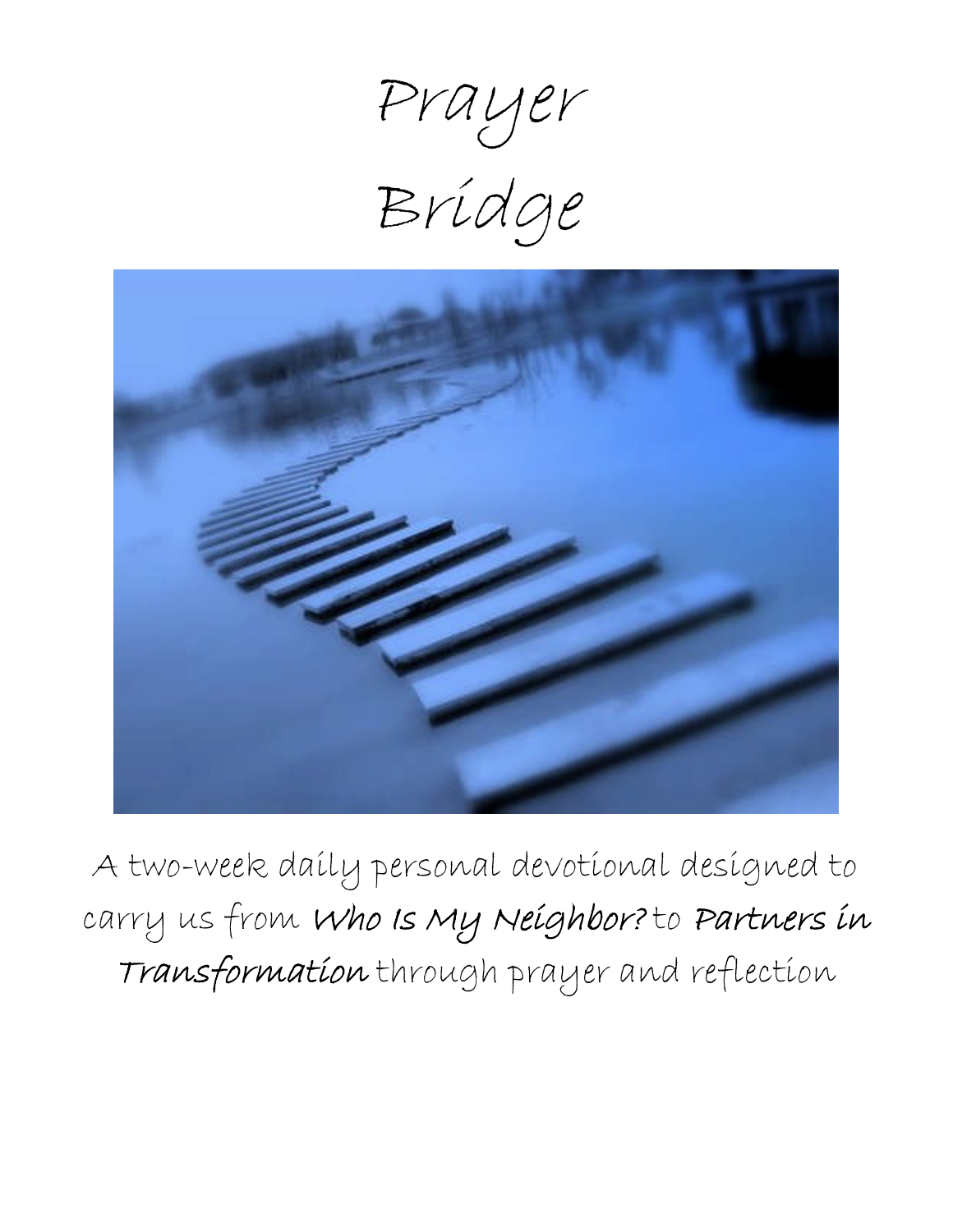Welcome to Prayer Bridge! First of all, congratulations on delving into six meaningful weeks of self-discovery and congregational discovery through the series "Who Is My Neighbor?" Congratulations also on the hard work of inviting those neighbors to join you in your upcoming series, "Partners In Transformation"!

This devotional is designed to carry the fire you sparked during "Who Is My Neighbor?" during the two weeks before "Partners In Transformation."

Each of the following days offers an abridged parable from Peter Rollins' book *The Orthodox Heretic* (Paraclete Press, 2009), followed by a question for meditation and prayer as you prepare to be a great host and a great guest during the upcoming three sessions with members of the community and members of the congregation. Each parable will be followed by the title of that particular title in case you are interested in reading it in full.

The idea of this little prayer and parable book is two-fold: (1) it is a way to remain connected to the group with whom you've journeyed through "Who Is My Neighbor?" during the period you're not meeting by praying together while apart, and (2) it is a way to open your heart to the group with whom you'll journey through "Partners In Transformation." We hope it is a helpful way to remain connected to what has been and what is to come, as well as remaining spiritually connected to your brothers and sisters in the congregation.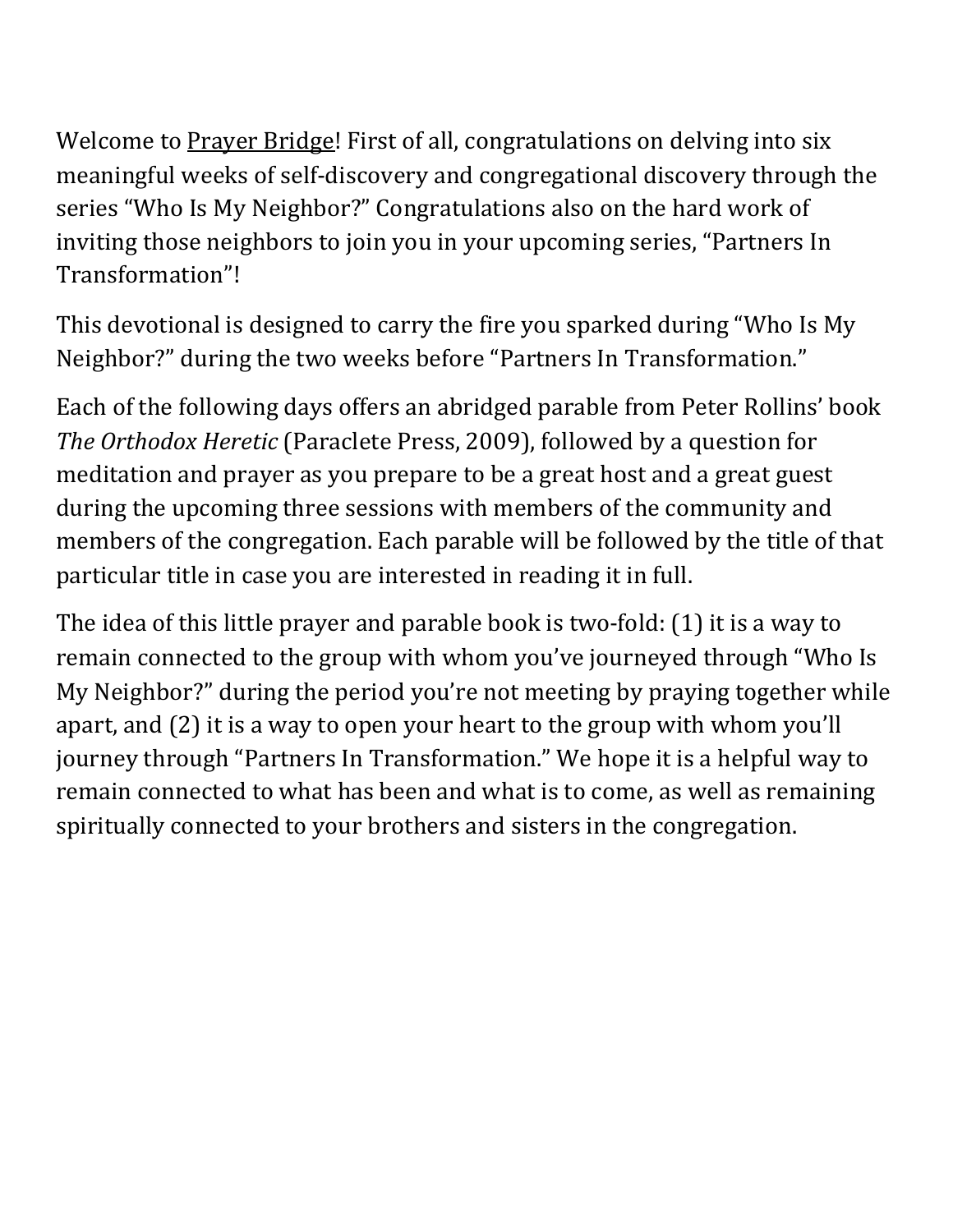There was once an old man named Benoni who lost his wife and children during a time of war. Some days he barely had the strength to carry on. But there was one who had drawn alongside him in his sorrow, the village blacksmith. When Benoni lost his first child, the blacksmith said, "I am so sorry that you have suffered this grave misfortune. If you will allow me, I would like to stand with you at this time of hardship." Ever since this first encounter the blacksmith had called round to Benoni's house most evenings.

One day when Benoni was particularly depressed he went to visit a pastor who listened and then, after a little thought, replied, "Well my son, in order for great fortune to take place one must first suffer great misfortune. The suffering you have faced is the price that has had to be extracted for strength of character, and a spirit forged in the fires of hell." Benoni returned home alone. *Perhaps he is right*, thought Benoni, *maybe I should take some comfort from these words. But it is cold, I am alone, and words can offer no shoulder to rest on.*"

Just then the blacksmith knocked on the door. Benoni shared the words of the pastor with his friend, adding, "Perhaps now that I have been given these words to comfort me, you no longer need to visit as you have done this last year." The blacksmith simply looked at the floor for a few moments and then replied, "My dear friend, if what the elder has said is true then I am needed all the more, for if you had to suffer such great misfortune in order to find strength of character and wealth of spirit, then this is in itself a great misfortune." And so they sat late into the night bringing comfort and warmth to each other through the sharing of their lives.

"Great Misfortune"

*What does it feel like to comfort someone whom the church has made to feel a little more lonely? How has it felt in your life when someone showed up to comfort rather than instruct? How has it felt when you offered your company to someone in need, rather than your wisdom?*

*Take a moment to pray for people who need comfort today, who may not seek it because they are afraid of getting educated or judged or made to feel wrong for*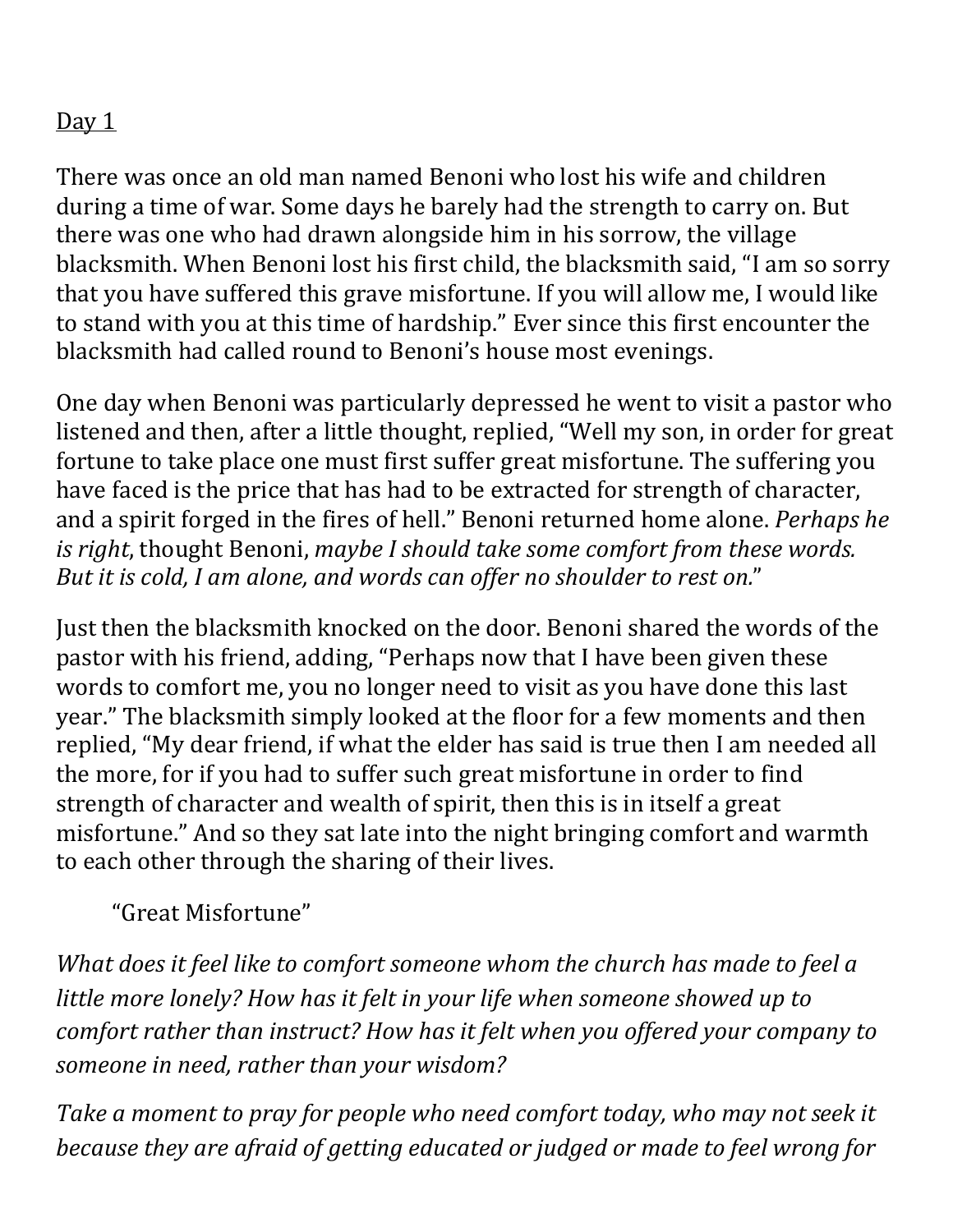*being sad in the first place.*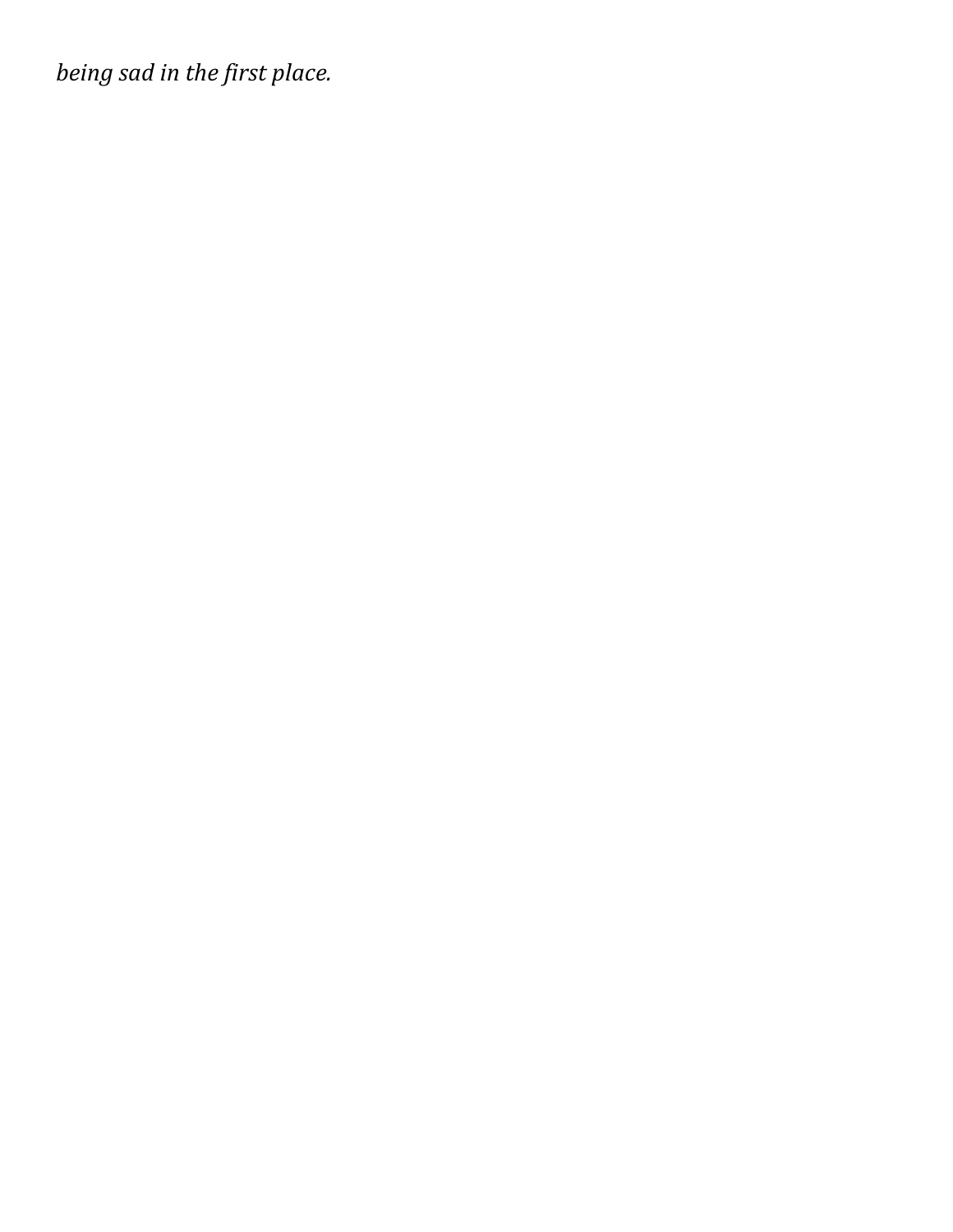There was once a young man with an unquenchable hunger for possessions. He worked hard, rarely saw his children and had a very short fuse. But more than this, he knew his lifestyle met with his father's disapproval. His father had also been a wealthy young man but soon realized how unsatisfying materialism could be. He lived a simple life, favoring fellowship and meditation over possessions. The young man's father had warned him of the perils of a shallow life and sought to teach him better values. The young man saw how beloved and at peace his father was and sometimes hated his own chosen path, but he continued on it.

His father may have been content, but he was also unhappy about his son's life and always offered suggestions and even criticism whenever they were together. One day, though, as the father was thinking about his son's life, he heard God say, "Your son is also my son, and I love him just as he is." The father immediately realized his mistake and tearfully apologized to his son for judging him so harshly for so many years. "Please never feel you have to change what you do or who you are," he said. "I love you without condition." He began to take an interest in his son's life and work and to ask questions about it. But his son found himself losing interest in his life of material possessions, eventually giving it all up and following in his father's footsteps , finally able to be who he truly was because his father had accepted him unconditionally.

### "The Father's Approval"

*Who in your life has offered to love you without judging you? Is that the relationship you have with God? Who do you know who needs love more than judgment, even if their life does not look like you wish it did?*

*Pray for people whose lives cause them pain; pray that they may know a God who loves them exactly as they are so the door might be opened to relieving their pain. Pray also that you may always experience God as a God who loves more than*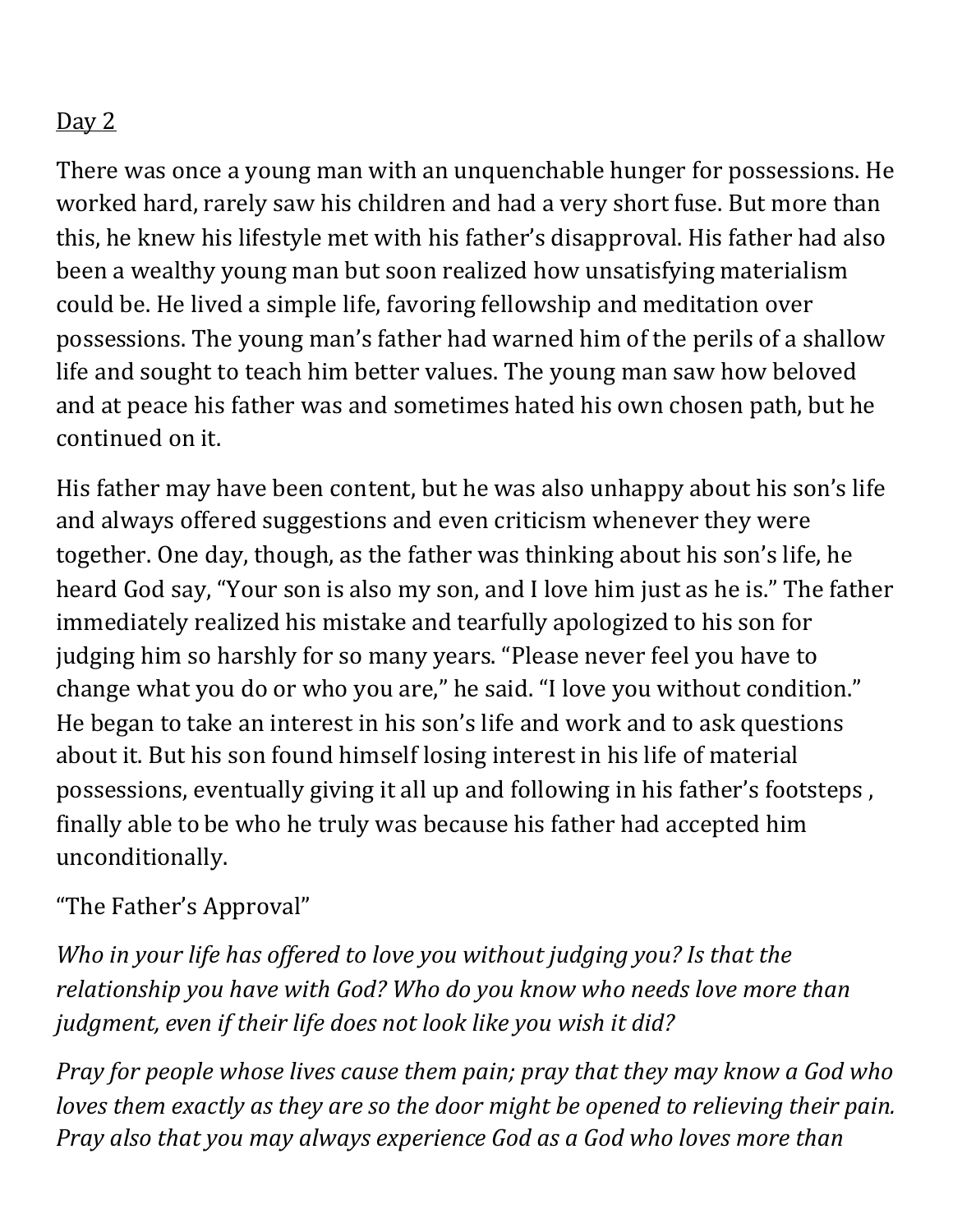*judges, so that you may also experience relief from pain.*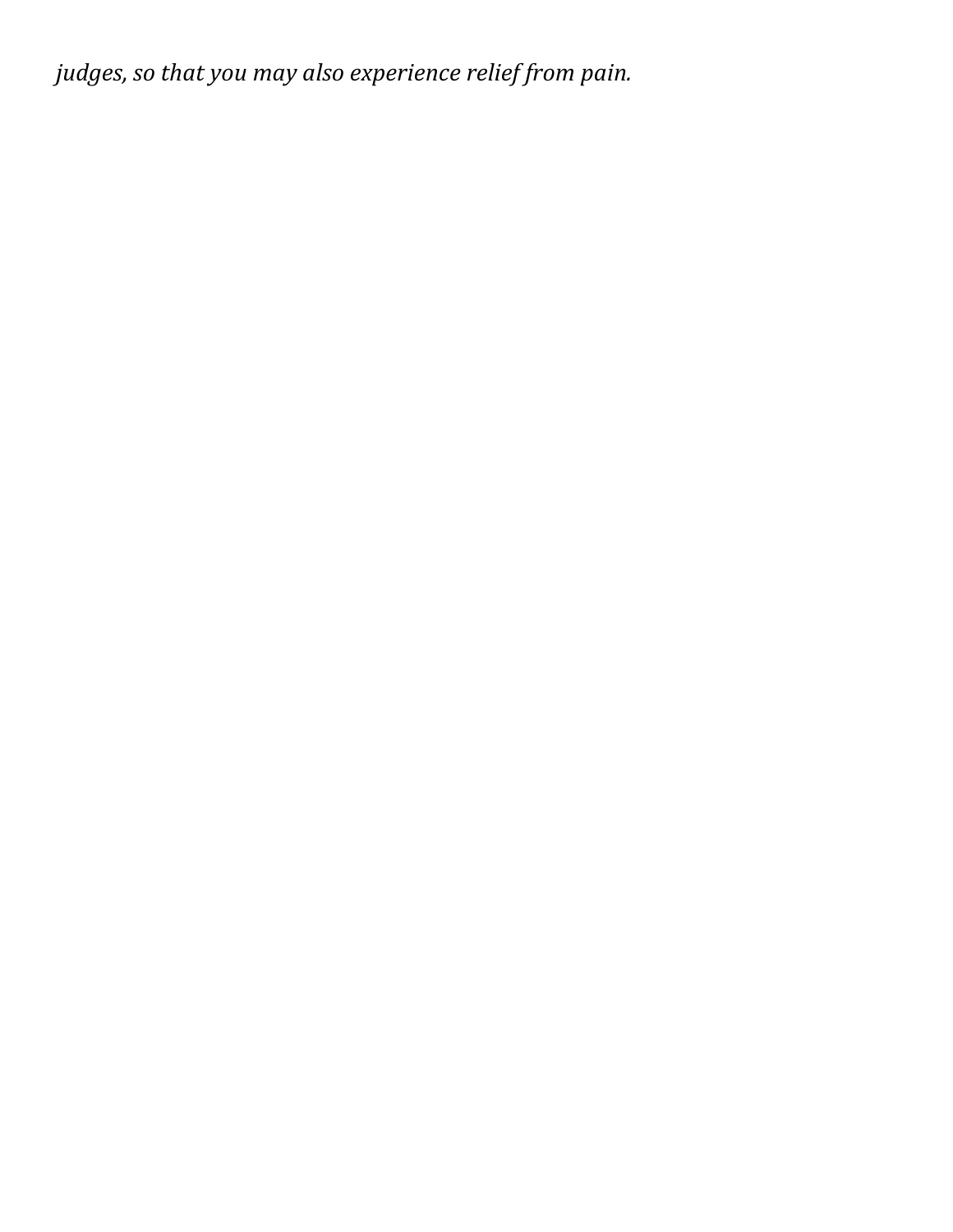A group of Disciples once heard Jesus say, "The law requires you to carry a person's pack for one mile, but I say carry it two." Romans soldiers often forced Israelis to carry their packs, and the Disciples loved the idea of turning a form of oppression into a way of living God's values. They embraced this practice and began to get a reputation—Roman soldiers often hoped to bump into these particular followers of Jesus, and a bond sometimes formed during the carrying of the packs for such a distance. Soon, this behavior became a defining characteristic of the community, so they earned the nickname "Two-milers." Leaders would speak of Jesus and the need to carry a Roman soldier's pack for two miles in order to adhere to his teachings. Jesus heard about them and visited them on his way to Jerusalem. They gathered in joyful anticipation at meeting the man who had shaped and defined their small band of followers.

"Dear brothers and sisters," he said, "you are faithful and honest, but I have come to you with a second message, for you failed to understand my first. Your law says you must carry a pack for two miles. My law says, 'Carry it for three.'"

"The Third Mile"

*How do we avoid taking powerful teachings and turning them into categorical rules, rather than overall ways of being and ways of seeing ourselves in the world?*

*Pray for the ability to grow in your efforts to live as Christ lived rather than follow the rules we're taught.*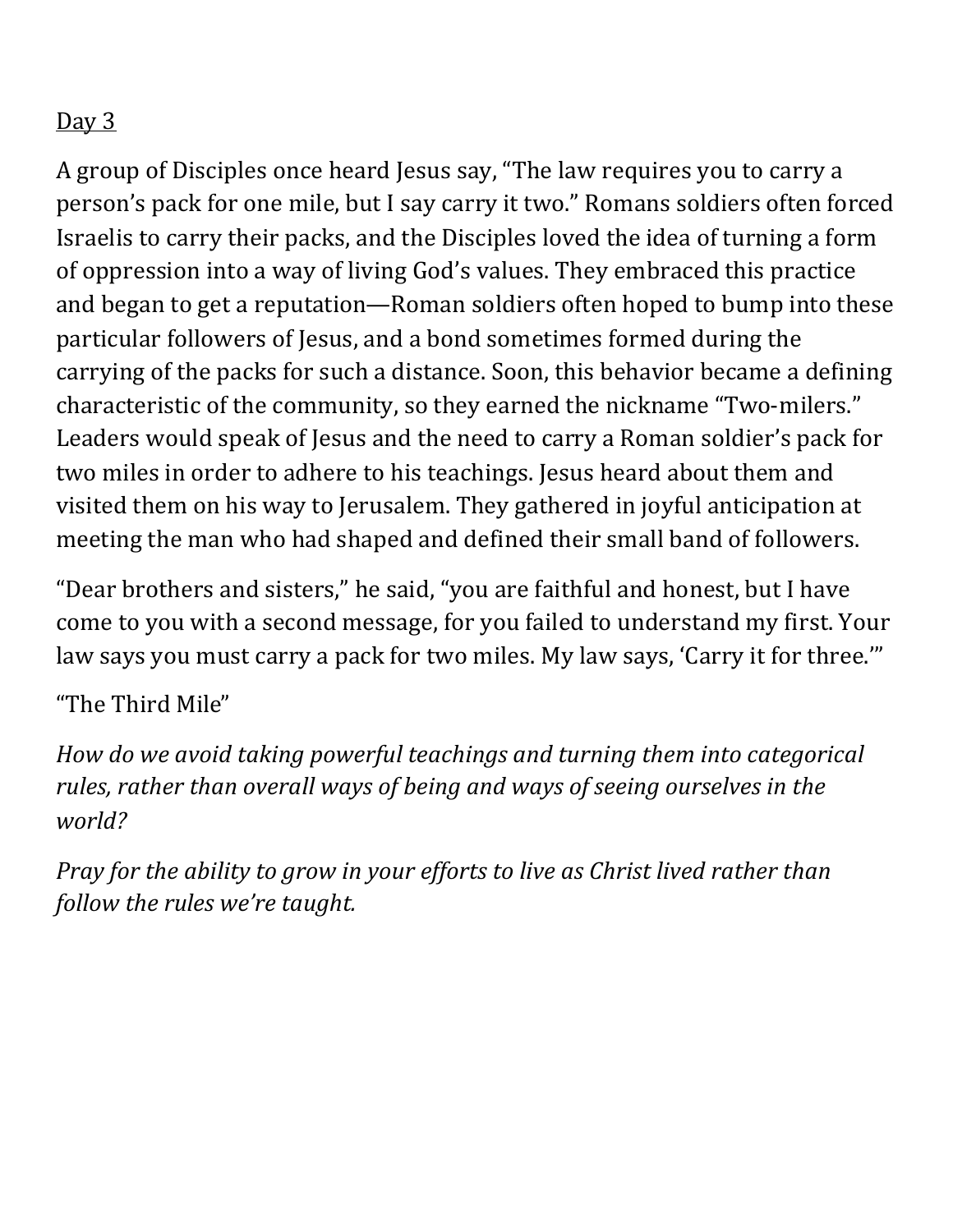There was once a young woman who heard the voice of God tell her to translate and share the Good News. Printing presses were brand new, and the bible was only available in Latin, so she knew it would be very expensive to buy a press, hire a translator, rent space, buy paper and then distribute the bible in a language people could read, but God's voice was very clear. So she worked hard and earned almost enough money—when a huge earthquake destroyed the city where she stayed. She used the money to help the people in the decimated city, and when the money was gone and people were again beginning to thrive, she moved to another town and began to earn money to translate and share the good news—when a horrible plague swept this new town. She used all her money on medicine and comfort for the sick people of the village, and again moved on in her old age to raise the money—successfully this time—to rent space, buy a printing press, hire a translator, and distribute thousands of copies of the bible before she died. It is said of her that she translated and shared the good news not ONE but THREE times, the first two being more true translations than the third.

"Translating the Word (Adapated from a Buddhist Parable)"

*How do the people you admire most practice their faith? How do those practices affect people around them?*

*Pray that God would help you share the good news of God's love through every action, even when God's name never comes up.*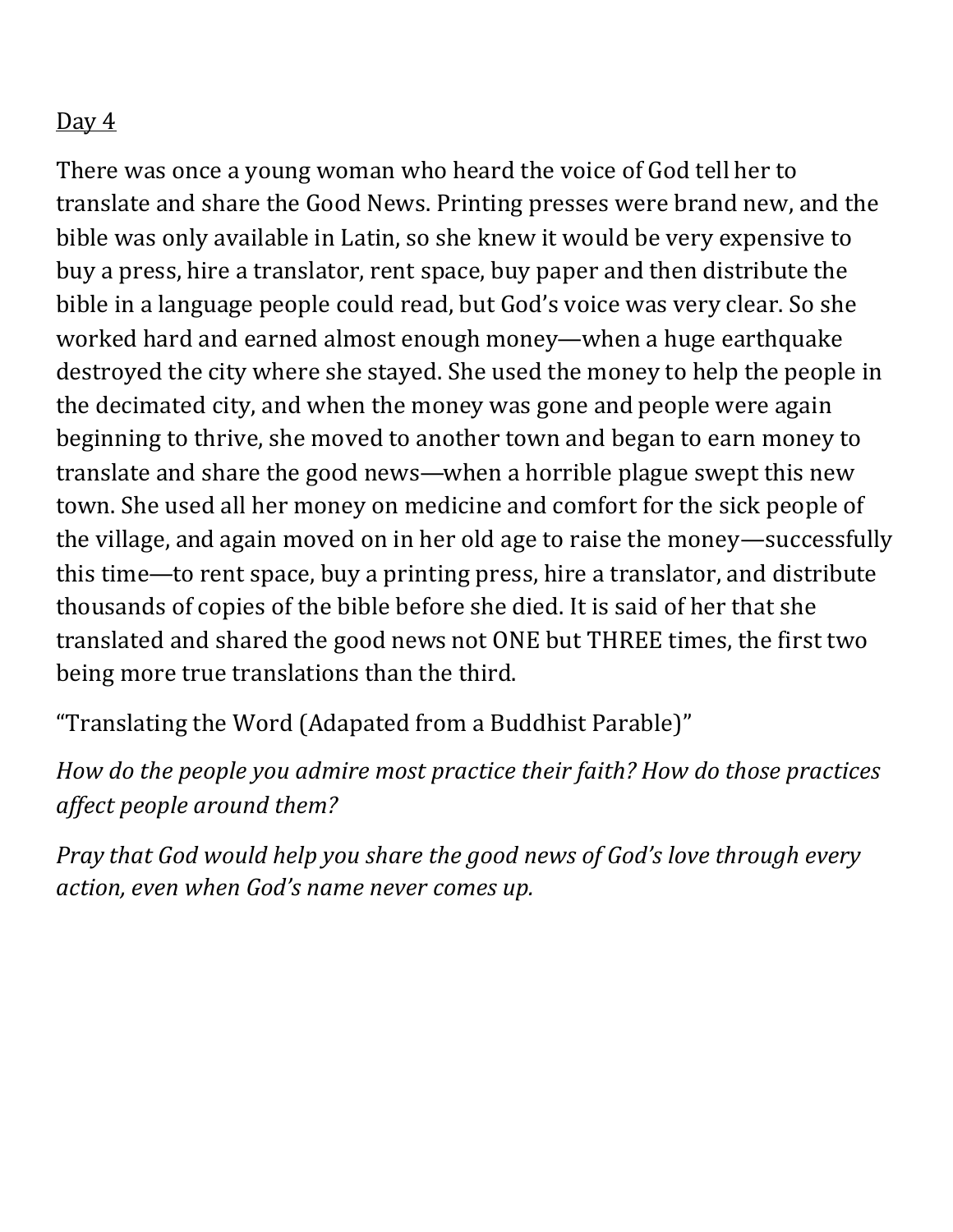The last person ever sentenced to death was a young man accused of distorting the image of God by his false teachings.

He was imprisoned and tortured to extract a confession. While he admitted his wrongdoing, he would not offer repentance. The condemned man was brought before the court to hear his sentence. The judge listened to the testimonies and announced these teachings could easily lead to conflict and disagreement with the one true church. Thus the heretic must suffer death by fire in order that he might repent before passing to the other side and so escape the eternal flames of hell. This would also silence the false doctrine he was teaching. The heretic had no final words at sentencing except the following: "The charges made against me are quite true, and I do not plead for my life. But if it would please the court, on the day of my execution I would like to choose from among the gathered crowd the one who would light the fires upon which to die."

The judge thought this fair, since a common man would put him to death, after common people were whom he had led astray.

On the day of the execution, the judge honored his word. The young heretic's eyes darted through the gathered crowd from his place tied to the stake, and people began to look down in discomfort. Eventually the whole marketplace went silent."I stand before you now, helpless as a child, condemned to death for heresy," the man said to the silent crowd. "I am guilty as charged, for I have held a distorted, muddied, and inaccurate view of the divine. I have only one request: that I be set alight by one among you who is innocent of this charge."

"The Heretic"

*Do we ever point out the speck in another's eye while ignoring the log in our own? Do we ever cast stones without looking at our own sins?*

*Pray to God for the ability to engage others with humility.*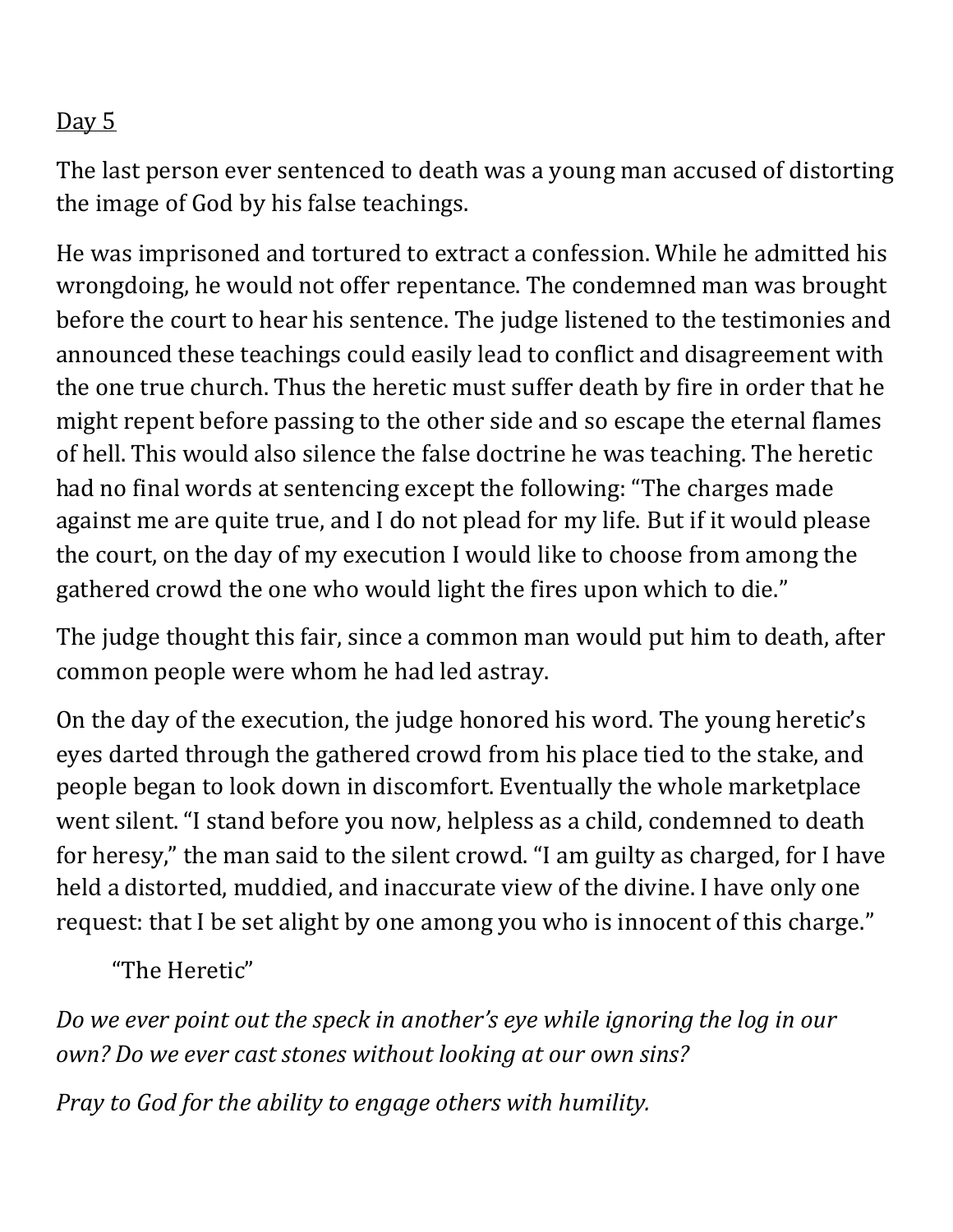One night, to comfort his hard-working Disciples, Jesus began to tell stories of heaven. He wove stories for them of streets of gold and mansions within mansions, talking late into the night, and they fell asleep dreaming of that next world and all its opulence, until only one old, uneducated disciple sat awake with Jesus, staring into the embers in reflection with his teacher.

"I was wondering about something," he finally said.

"Yes, my friend," Jesus replied.

"There are so many people who follow you now—I worry I might get overlooked, as unimportant as I am. I've never been in a mansion, or even seen one, so it's okay if I miss out on that in heaven. But will there be enough room for me in this kingdom of which you speak when I die?"

Jesus smiled with compassion, whispering, "Don't worry. Tucked away in a tiny corner of heaven, away from all the grand mansions and streets of gold, there is a tiny cramped stable. It doesn't look like much, but on a clear night you can see the stars amidst the cracks and feel warm breezes on your skin. That is where I live, and you are welcome to live there with me."

"Mansions"

*Where does God live in the next world? Where is God right now in this world?*

*Pray for God to be made known to you, and to guide you to the places where God is living now.*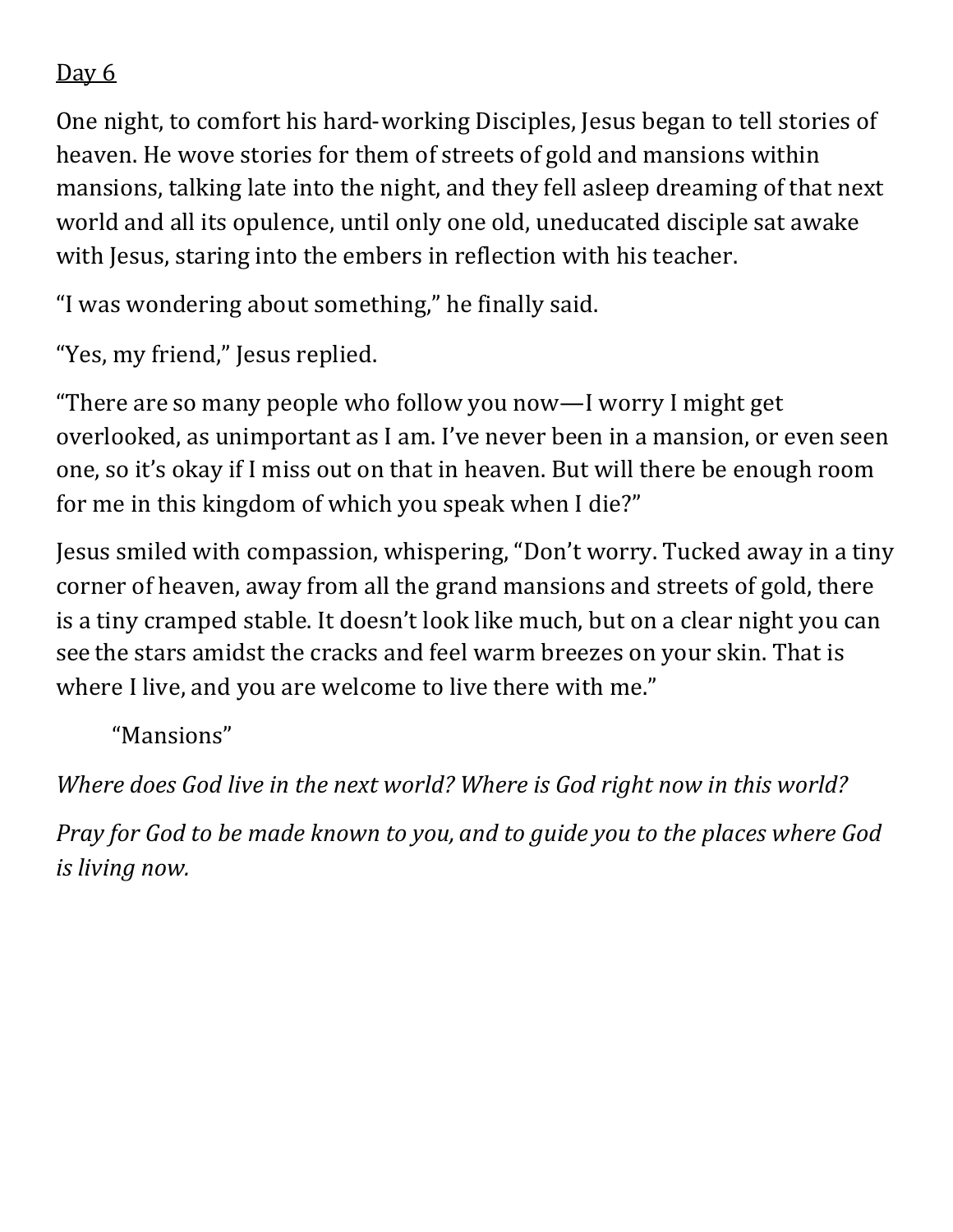One day Jesus was teaching, and the crowds gathered and listened to him. By the end of the day, they were very hungry, and the crowd was large, and all the Disciples could find were 5 loaves and 2 fish. Jesus sent his disciples out to gather all of the food that anyone had to sustain them in their travels, and the result was a huge pile of food in front of Jesus. He blessed the food, and he and his Disciples ate like kings in front of the hungry crowd. Miraculously, when they were finished, there was not even a crumb left that would feed one hungry person.

"Jesus and the 5,000 (a first-world translation)"

*What would your community look like if Christians lived by this type of lifestyle of greed instead of the lifestyle Jesus modeled by taking a small amount and turning it into a feast for thousands of hungry people? How is that different from how your community looks now?*

*Pray a prayer of gratitude that Jesus shows us to live lives of generosity, and offer a prayer of thanks for the people you know who embody that value instead of the values in today's parable.*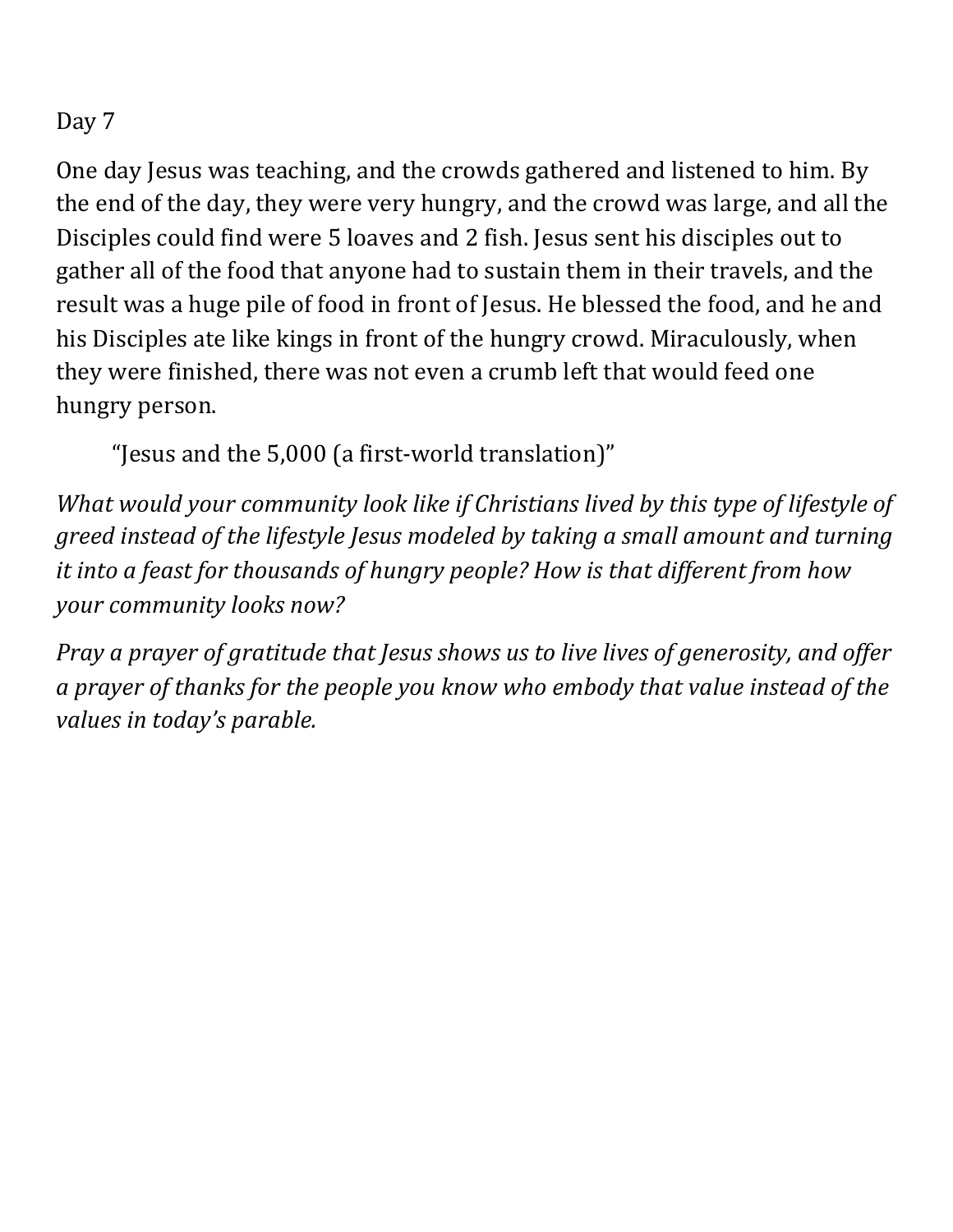After Jesus had descended from the mount of Olives he came across a man blind from birth. His disciples asked, "Rabbi, who sinned, this man or his parents, that he cannot see?"

"Neither," Jesus answered, "but that the works of God might be displayed in him."

Having said these things, he spat on the ground and made mud with the saliva. Then he anointed the man's eyes with the mud and said to him, "My friend, go, wash in the pool of Siloam." So the man went and washed and returned in jubilation, shouting, "I can see, I can see!"

The neighbors grumbled, debating, "Is he crazy?" "He was born blind," "No, it is one like him." He kept repeating, "I am the same man. Jesus anointed my eyes and said, 'Go to Siloam and wash.' I washed and now I can see everything." The Pharisees said, "Jesus is a sinner." "Sinner or not," said the man, "I do not know. I do know, I was blind, now I see."

The Pharisees began to laugh. "Old man, meeting Jesus has caused you to lose your mind. You had to be carried into this room by friends, you still stumble and fall like a fool. You are as blind today as the day you were born."

"That may be true," replied the old man with a long, deep smile, "as I have told you before. All I know is that yesterday I was blind, but today, today I can see."

"A Miracle Without Miracle"

*When did you last experience God's work in the world in a way others might not recognize it? What has God helped you see more clearly in your own life?*

*Pray for the ability to receive God's blessing of seeing clearly.*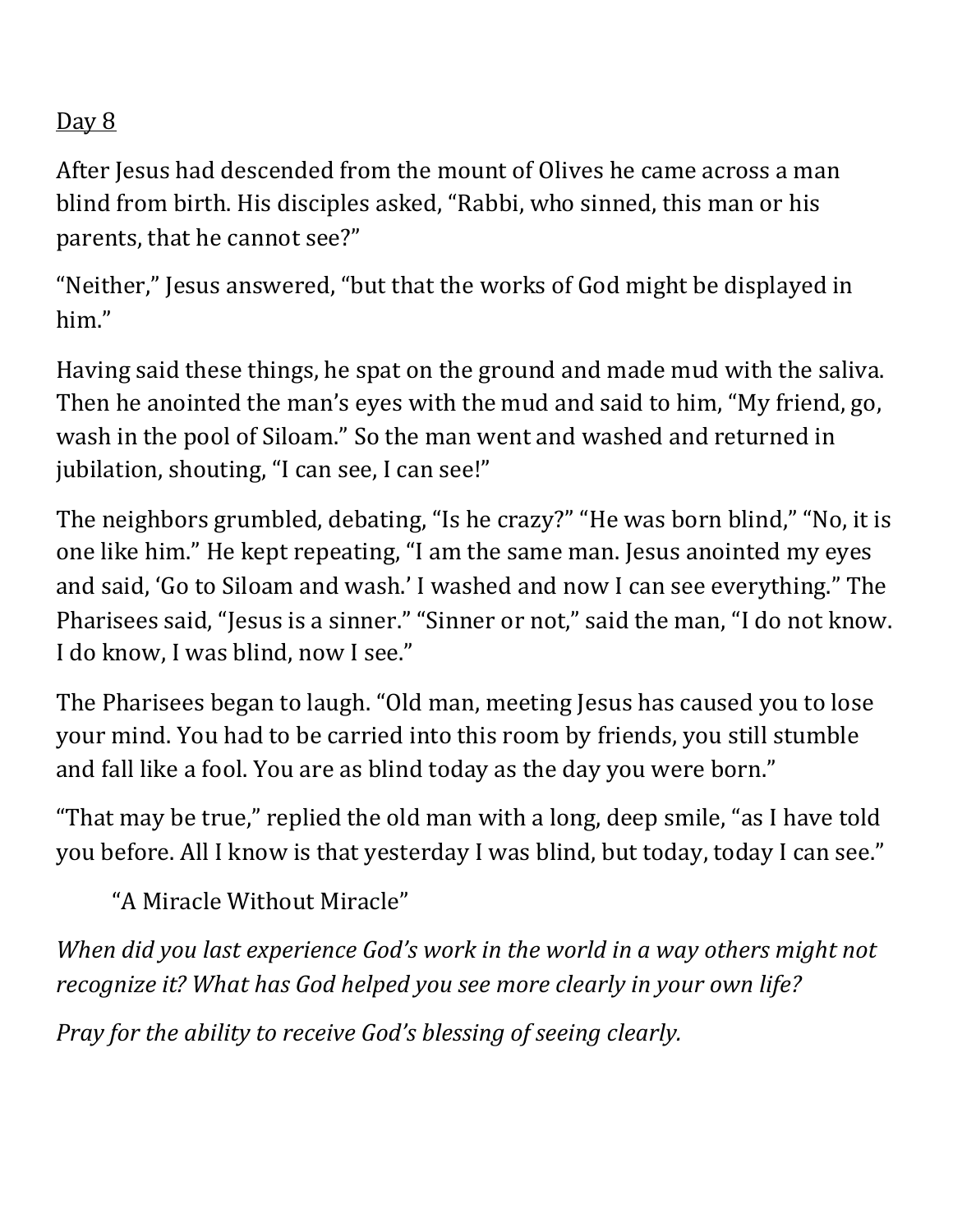In a world where following Christ is decreed to be a subversive and illegal activity you have been accused of being a believer. The prosecution presents the court with dozens of photographs which show you attending church meetings. They present religious books that you own, worship CDs and other Christian artefacts, journal entries that you had written concerning your faith and your well-worn bible that you had read and re-read this sacred text many times. You know deep in your heart that you face the possibility of a long imprisonment or even execution. You know you risk prison or death, but you stay strong. The judge stands before you, looks deep into your eyes and begins to speak,"I find the accused not guilty."

"Not guilty?" your heart freezes. Then, in a split second, the fear and terror that had threatened to strip your resolve are swallowed up by confusion and rage.

"But what about the services I spoke at, the times I wept in church and the long, sleepless nights of prayer?"

"It is obvious that you deluded those around you, and perhaps even deluded yourself, but this foolishness is not enough to convict you in a court of law."

"But this is madness!" you shout. "No evidence would convince you!"

"Not so," replies the judge as if informing you of a great, long forgotten secret.

"The court is indifferent toward your Bible reading and church attendance; it has no concern for worship with words and a pen. We exist only for those who would lay down that brush, and their life, in a Christ-like endeavor to create it. So, until you live as Christ and his followers, until you challenge this system and become a thorn in our side, until you die to yourself and offer your body to the flames, until then my friend, you are no enemy of ours."

"No Coviction"

*What evidence exists that your Christianity demands that the existing culture change?*

*Pray for God's guidance in living a life of faith that challenges existing systems.*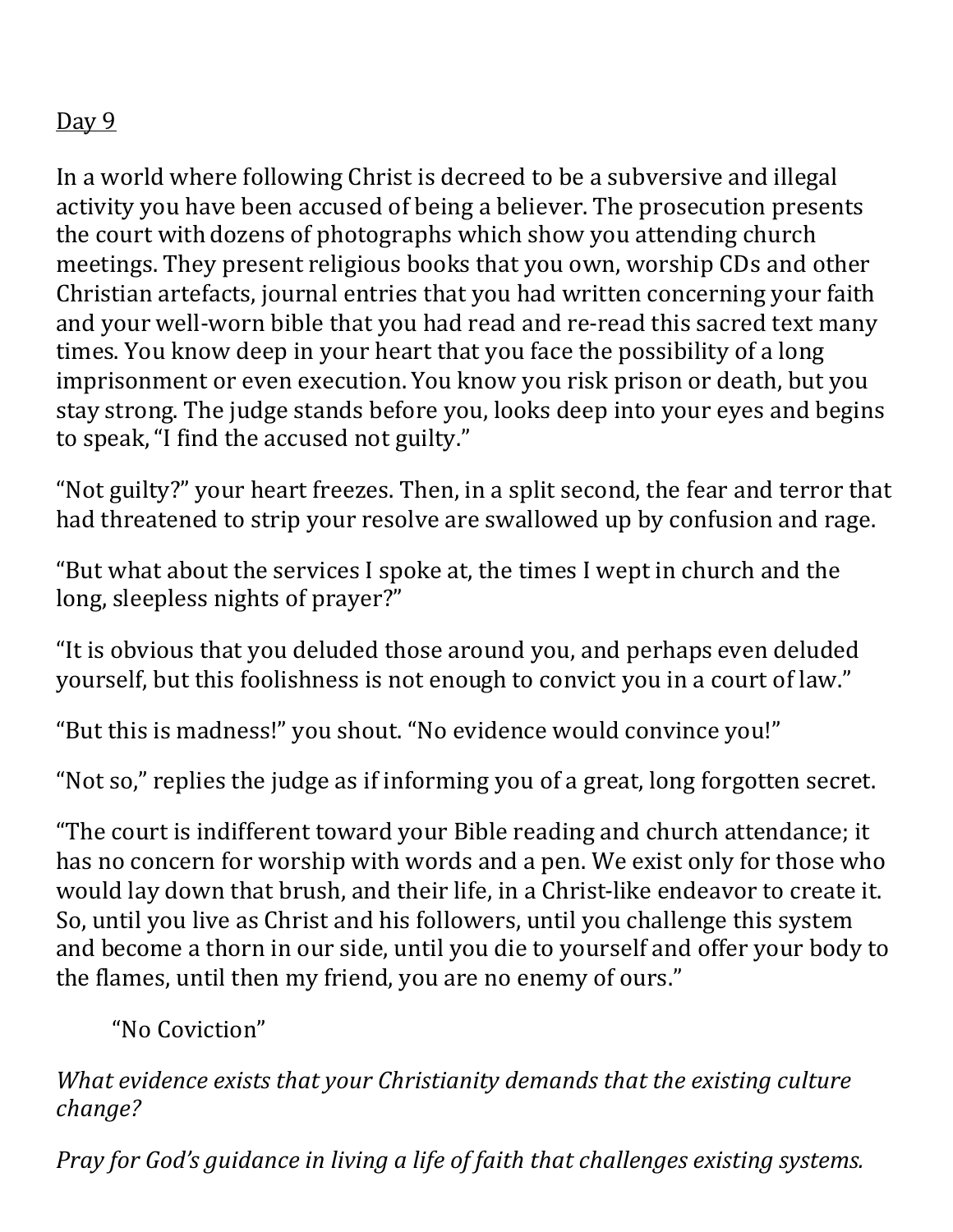Two brothers embraced faith early in life. One brother took it so seriously that he gave up everything in order to serve God—eventually he sold all his possessions in order to do God's work in the world. Unfortunately, because he had so little money and lived in such poverty himself, he lost his one true love. Because of his poverty, he was often sick, and eventually he died alone.

His brother was never as serious about his faith and drifted from it more over time. He settled into married life with a woman he loved, had many children and lived in a beautiful home. With the increase in his contentment, his conversations with God dwindled to none. He paid little heed to those who suffered around him. After a long, happy life, he died in the arms of a loving wife surrounded by all his children.

In heaven, God called the two brothers before him, embraced them both warmly and gave them equal shares of the kingdom. The deeply faithful brother was obviously surprised….but it was a surprise of joy. "Today my joy is finally complete, for we are together again. Let us break bread together!" In response, his brother said nothing, but began to weep over the wasted life that he had led.

"The Reward of a Good Life"

*What does grace look like for people who are not interested in helping others? How do we help them recognize the gifts we receive through our generosity without making them feel judged?*

*Pray that God will help you show grace to someone who doesn't seem like they need it.*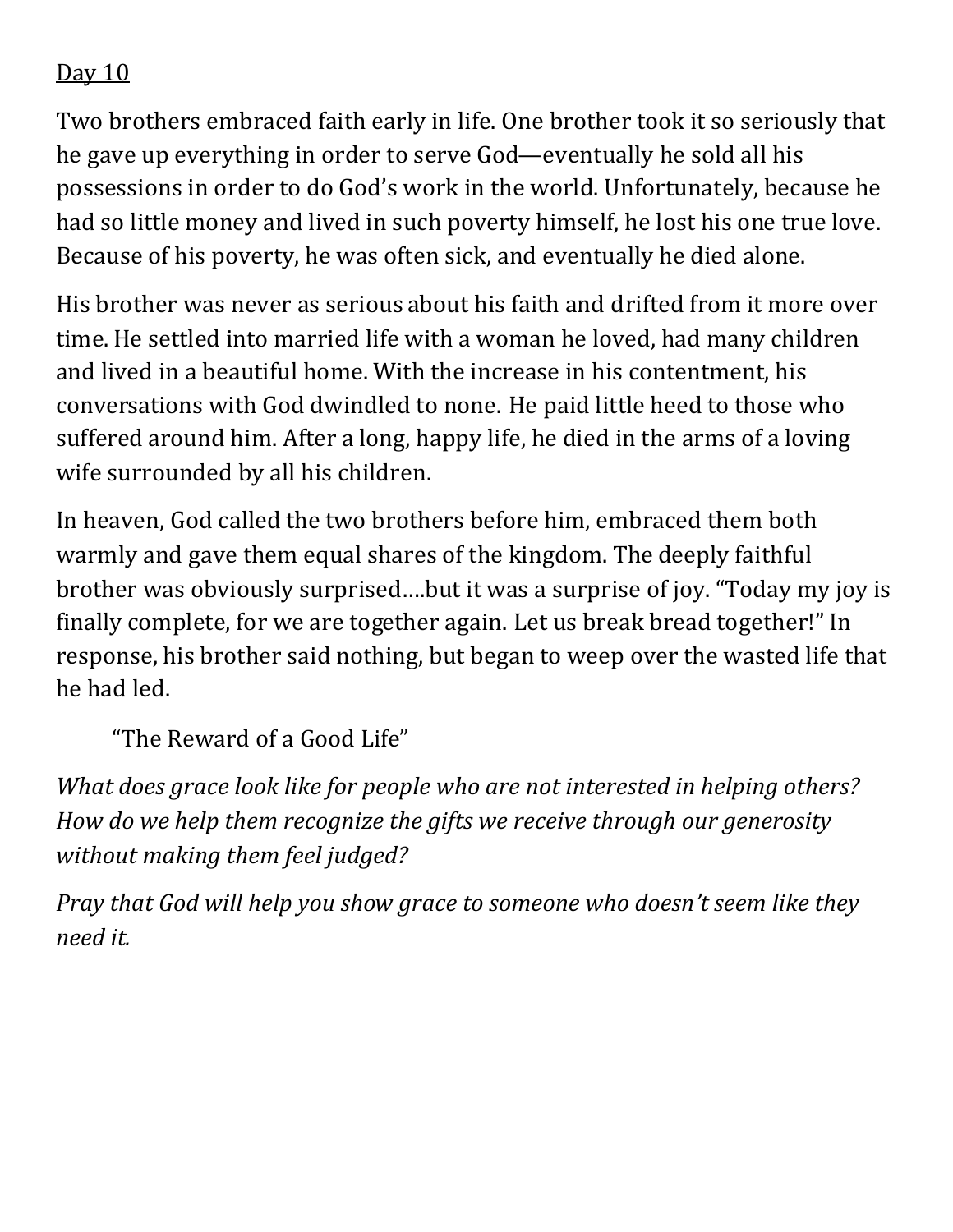The emperor had an unquenchable hunger for power, constantly strengthening his army and oppressing his land with demands for absolute obedience. In a dream, he saw his army laid to waste, and a voice said "There is a heavenly power at work in your empire that can bring your whole army to its knees, a power that transcends your earthly reign." The emperor awoke determined to see such divine power for himself.

He visited every cathedral, following their rituals, offering sacrifices to any and all gods, learning every incantation. He practiced meditation, fasting, and prayer, all with no success. Then he heard of a great mystic who could uproot trees with a mere gesture. The mystic had contracted a fatal disease while working in a poor neighborhood and had only days to live. He gathered his entourage and rushed to the man's bedside. "You are said to walk close to your God; I am here to witness this God's power," he said to the mystic.

"My God's power is unlike anything you have encountered," the mystic warned.

When the Emperor expressed his openness, the mystic beckoned the emperor to his bedside with the last of his strength. He whispered,"Here is the power of my God: it is to be found in my rotting flesh, my weakness, the dirt and disease of this world. You have not seen this power because it is in the people you have refused to heed: those you tortured and made suffer; the illegal alien, the widow, the orphan, the starving man. This weakness and fragility is the power of God, a power that can overturn the most evil of tyrants."

These were the last words of the teacher, who died in the emperor's arms. He looked around the humble dwelling at the poverty of the people who had stayed by this man's bedside, and the emperor began to weep.

"Overthrowing the Emperor"

*How have you seen God's power, and how was it different from world leaders' power?*

*Pray for access to God's power through more access to God's powerful people.*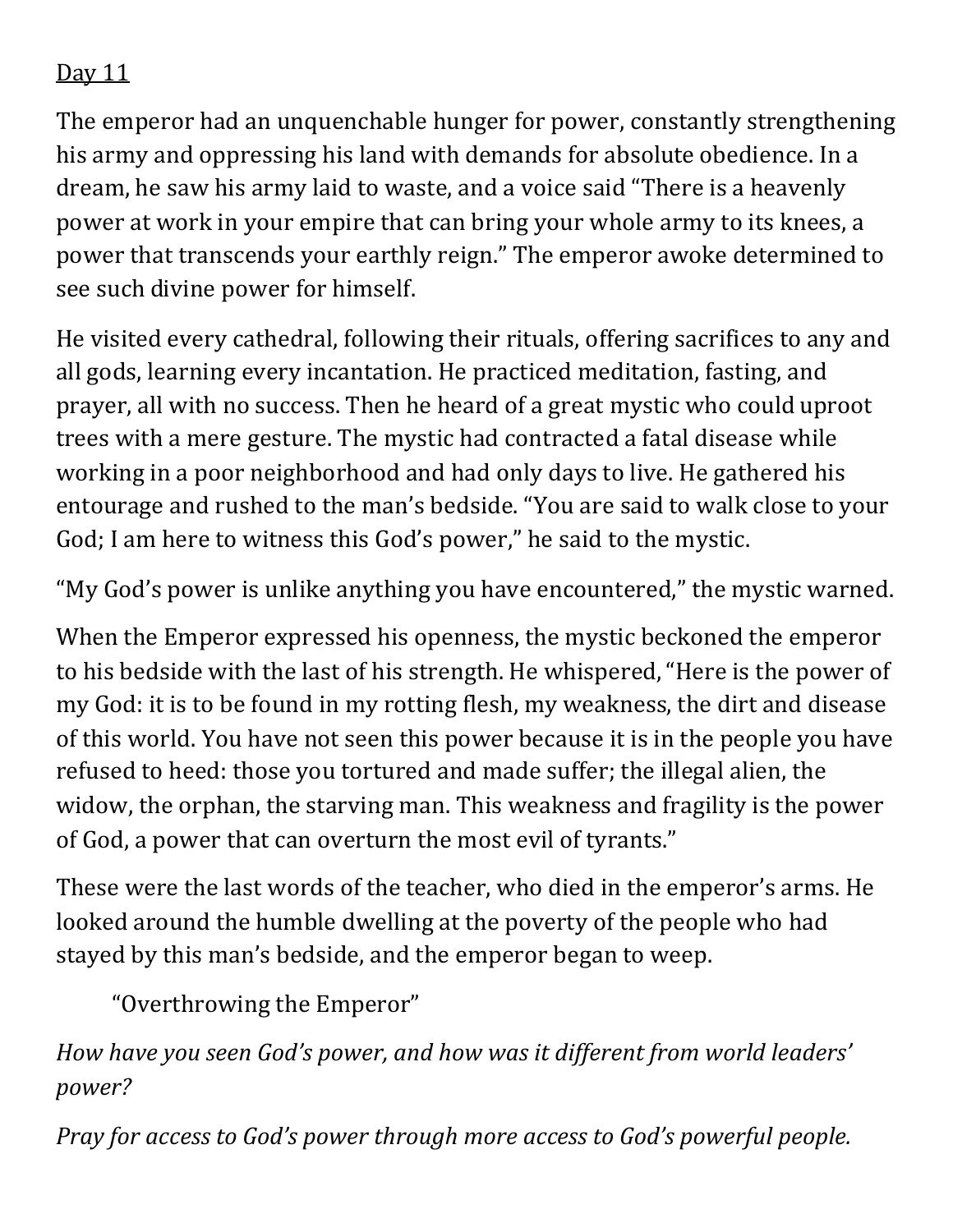A kindly old priest cared for an old church in an old city, generously welcoming and sharing all he had with all who came, showing no prejudice or restraint. Each stranger was, to the priest, the incoming of Christ. His hospitality was famous and his heart was known to be pure. It was impossible to steal from him since he did not think of possessions as his own.

One night there came a loud, ominous knock at the door, and the priest opened the door to find a demon towering over him with large dead eyes and rotting flesh. "Old man," the demon hissed, "I have traveled many miles to seek your shelter. Will you welcome me in?"

Without hesitation the priest welcomed him into the sanctuary, where the demon proceeded to tear down icons and rip the linens, screaming blasphemies and curses. The priest knelt silently and prayed. Then he got up to go to bed at home. "May I come with you?" spat the demon. "I too am tired."

"Of course," replied the priest."Come and I will prepare you a meal."

At home, the priest cooked while the demon broke more objects and mocked the priest. He then ate the meal provided and said, "Old man, you welcomed me into your church and into your house. I have one more request: will you now welcome me into your heart?"

"Of course," said the priest. "What I have is yours and what I am is yours."

The demon was brought to a standstill, because by giving everything, the priest had retained the very thing the demon sought to rob him of: his kindness and hospitality, love and compassion. The demon left in defeat. And the priest? He drifted off to sleep, wondering what guise his Christ would take next.

"Salvation for a demon"

*Does Jesus really want us to risk so much to be hospitable? What might happen if we treated terrifying people with gentleness?*

*Pray that God give you strength to welcome all people as you welcome Christ.*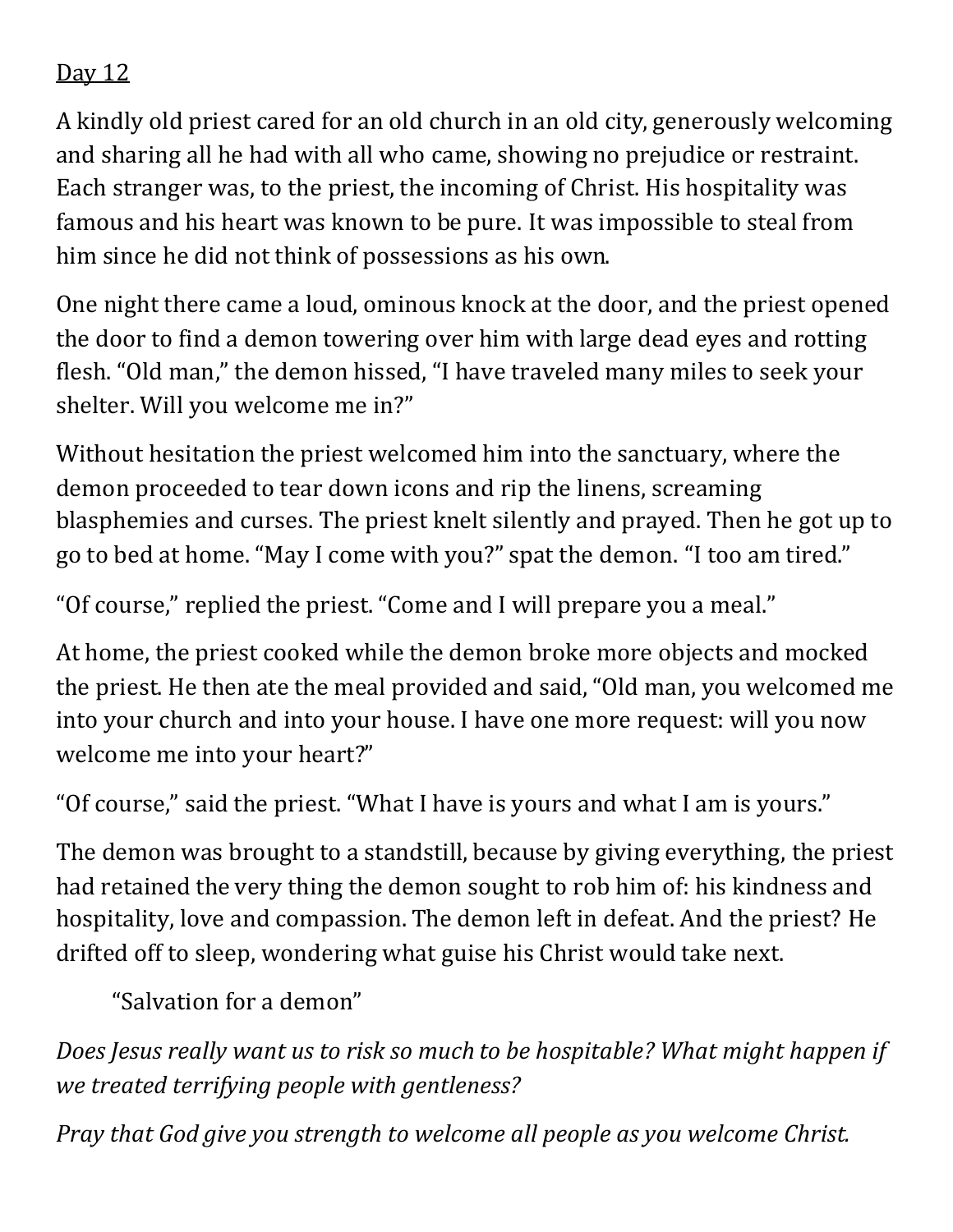There was a wise priest who worked tirelessly for the poor in an empire ruled by an elderly king. The priest was constantly approached by people in need. The king's son hated the church and its hypocrisy and deception. The prince would often oversee the imprisonment of church leaders and disrupt church gatherings. He particularly resented the respect given the priest, not him.

"Why should the people be so deceived by the old fool? He is like so many of his type: a coldhearted liar who sells the people his lies in order to live."

He carefully devised a plan to expose this hypocrisy by tempting the priest.

Late one evening, he visited the priest alone and said "I have the power to reach every person in this kingdom. For 10,000 rupees, would you write a letter to reach the whole kingdom informing people you are nothing but a liar and a hypocrite?"

The priest thought carefully before responding, "I will, under three conditions. One, if I do this, you must leave me and my church alone."

"Yes," said the prince.

"Two, you must release those brothers and sisters of mine who are innocent of any crime."

"Done," said the prince. "And the third stipulation?"

"Well," said the priest, "10,000 rupees is a great deal of money, and I am but a poor man. You will have to give me time to raise it."

"The Payoff"

*Which is more important to us?How we are perceived, or our ministry?*

*Pray that God will help you detach your reputation from your worth as you partner with others in the coming weeks.*